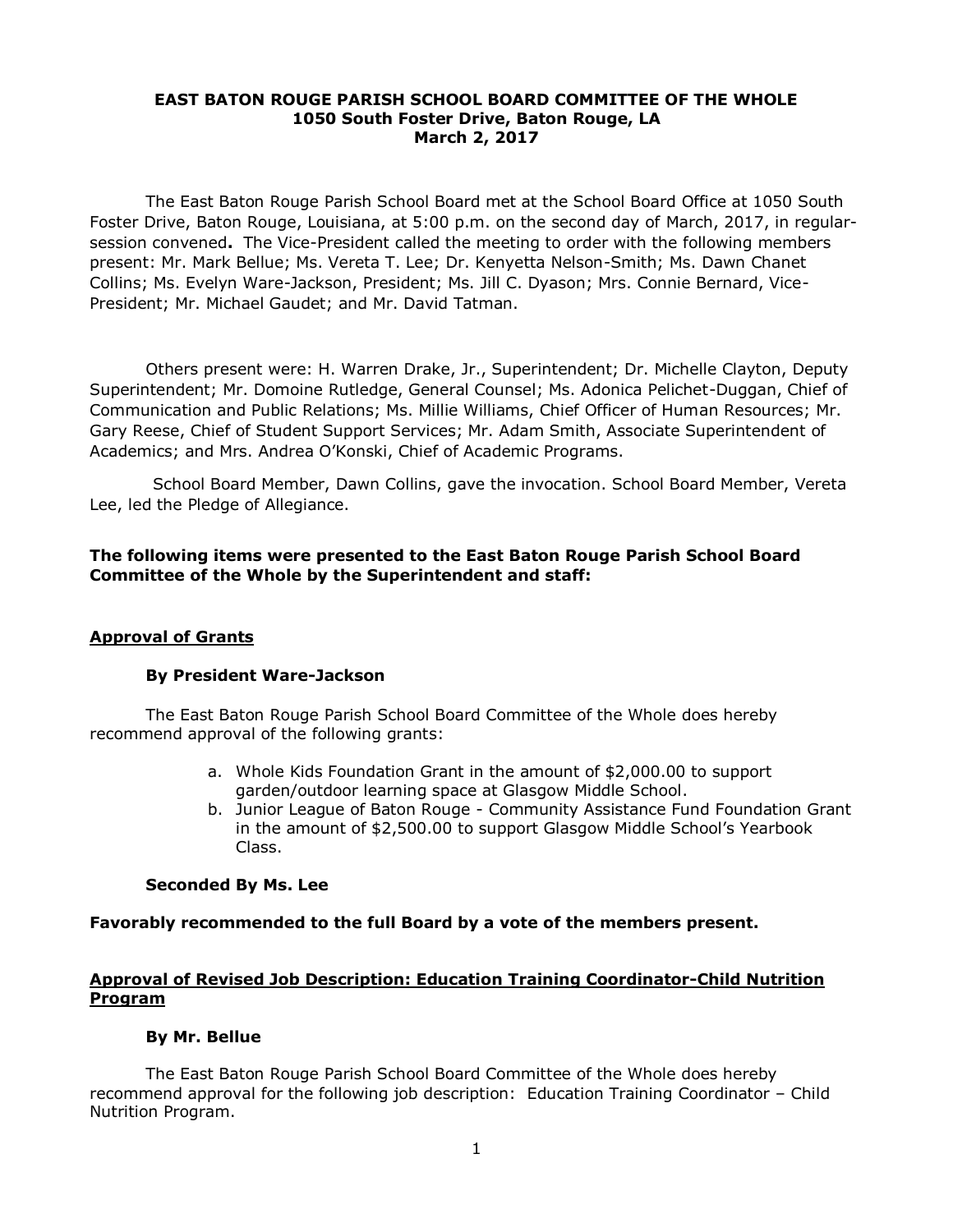# **Seconded By Ms. Collins**

# **Favorably recommended to the full Board by a vote of the members present.**

## **Professional Services Contract with Criterion Education, LLC**

#### **By Mr. Tatman**

The East Baton Rouge Parish School Board Committee of the Whole does hereby favorably recommend the following: professional services contract between the East Baton Rouge Parish School System and Criterion Education, LLC, in the amount of \$22,420.00 to provide leadership development programs for McKinley and Northeast High Schools. (Funding Source: The State gave additional Title I dollars through a grant to cover the cost).

## **Seconded By Ms. Dyason**

**Favorably recommended to the full Board by a vote of the members present.** 

## **Approval of Five Year Charter Renewal for Mentorship STEAM Academy**

## **By President Ware-Jackson**

The East Baton Rouge Parish School Board Committee of the Whole does hereby recommend approval of a five-year charter school renewal for Mentorship STEAM Academy.

#### **Seconded By Dr. Nelson-Smith**

**Favorably recommended to the full Board by a vote of the members present.** 

## **Approval to Dedicate McKinley Middle School Auditorium to Lynn Whitfield**

#### **By Mr. Tatman**

The East Baton Rouge Parish School Board Committee of the Whole does hereby recommend approval of a recommendation to dedicate the McKinley Middle School Auditorium to Lynn Whitfield.

## **Seconded By President Ware-Jackson**

## **Favorably recommended to the full Board by a vote of the members present.**

## **Settlement of Law Suit**

#### **By Dr. Nelson-Smith**

The East Baton Rouge Parish School Board Committee of the Whole does hereby recommend approval of a recommendation from Mr. Domoine Rutledge, General Counsel, EBRPSS, in the matter of the U.S. Department of Labor, Wage and Hour investigation and related matters.

## **Seconded By Mr. Gaudet**